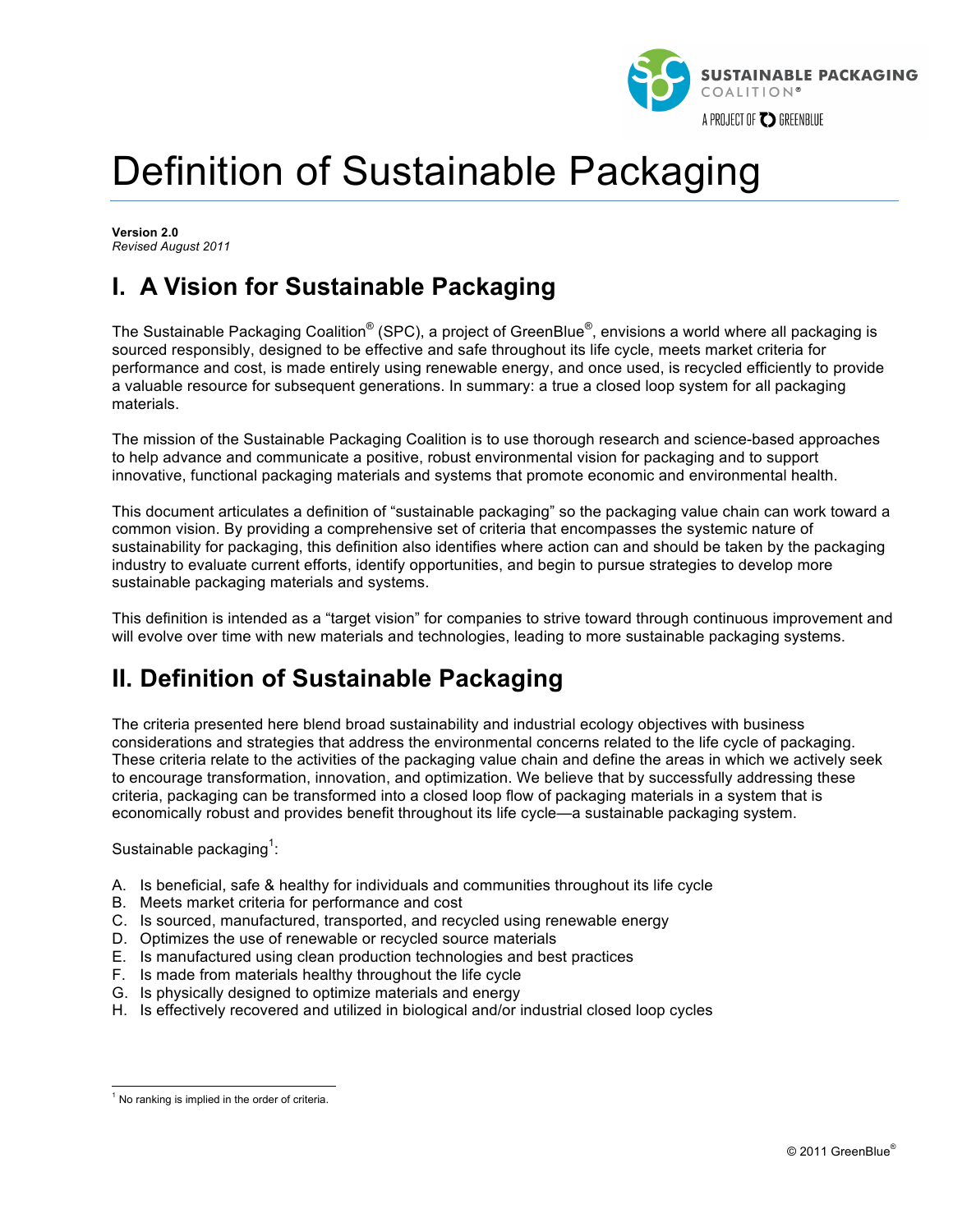These criteria outline a framework for specific actions. The SPC recognizes that the timelines for achievement will vary across criteria and packaging materials. Together, these criteria characterize our vision of sustainability for packaging.

# **III. Explanation of Criteria**

# **A. Beneficial, Safe & Healthy for Individuals and Communities Throughout its Life Cycle**

#### *Relevance to Sustainable Development*

In addition to "profitability" the other two pillars of sustainability—social equity and the environment—are growing areas of corporate focus. As part of globalization strategies, multinational companies have expanded operations overseas and are increasingly being held accountable for actions resulting in negative social or environmental consequences. The emergence of corporate social responsibility and sustainability reports reflect the growing focus on corporate citizenship, accountability, and transparency. Leading companies are implementing holistic sustainability measures that benchmark, measure, and track progress across a wide range of environmental and social impact categories.

#### *Relevance to Packaging*

The global packaging industry in 2009 was estimated at \$429 billion and employed more than five million people all over the world.<sup>2</sup> The benefits of packaging to individuals and communities vary from the creation of meaningful, stable employment, to the protection, preservation, safety, and transport of products and foodstuffs. Packaging allows marketing and product differentiation and educates and informs the consumer. At the same time, the procurement, production, transport, and disposal of packaging can have negative consequences for both the environment and societies around the globe. The SPC believes that through intelligent packaging and system design, it is possible to "design out" the potential negative impact of packaging on the environment and societies.

### *Strategies & Opportunities*

Packaging protects the environmental and economic investment in products and contributes to economic development and social well being by facilitating the distribution and delivery of products to the marketplace. However, after its useful life, packaging contributes to municipal solid waste that is managed at the community level. Effectively managing this waste is a challenge in many communities and especially in emerging or underdeveloped economies. Creating economically viable, closed loop systems for the recovery of packaging materials is an essential characteristic for sustainable materials management.<sup>3</sup> Such a strategy supports individuals and communities through the creation of gainful employment, development of recovery infrastructure, conservation of resources, and measurable improvements in environmental performance. Corporate social responsibility, accountability, and equitable wages are all part of creating a more sustainable system.

#### **B. Meets Market Criteria for Performance and Cost**

#### *i. Relevance to Sustainable Development*

Economic growth and prosperity are essential components of sustainable development. The United Nations estimates that the population of the planet will grow from 6.9 billion in 2010 to 9.2 billion by 2050, roughly a 33% increase in global population.<sup>4</sup> Efficient and productive industry engaged in truly sustainable practices is essential to meet the incredible increase in demand for goods and resources that this growth implies. Historically, increased

 $\frac{1}{2}$ "Global Sustainable Packaging Market to Double to \$170B by 2014," *Environmental Leader*, January 5, 2010. *http://www.environmentalleader.com/2010/01/05/pike-research-finds-global-sustainable-packaging-market-to-double-by-2014/*

 $3$  Definition of sustainable materials management from OECD: "Sustainable materials management is an approach to promote sustainable materials use, integrating actions targeted at reducing negative environmental impacts and preserving natural capital throughout the life-cycle of materials, taking into account economic efficiency and social equity." *http://www.oecd.org/document/42/0,3746,en\_2649\_34395\_44441642\_1\_1\_1\_1,00&&en-USS\_01DBC.html*

<sup>4</sup> Population Division of the Department of Economic and Social Affairs of the United Nations Secretariat. *World Population Prospects: The 2008 Revision and World Urbanization Prospects: The 2008 Revision*, 2010. United Nations. December 17, 2010. *http://esa.un.org/UNPP/p2k0data.asp*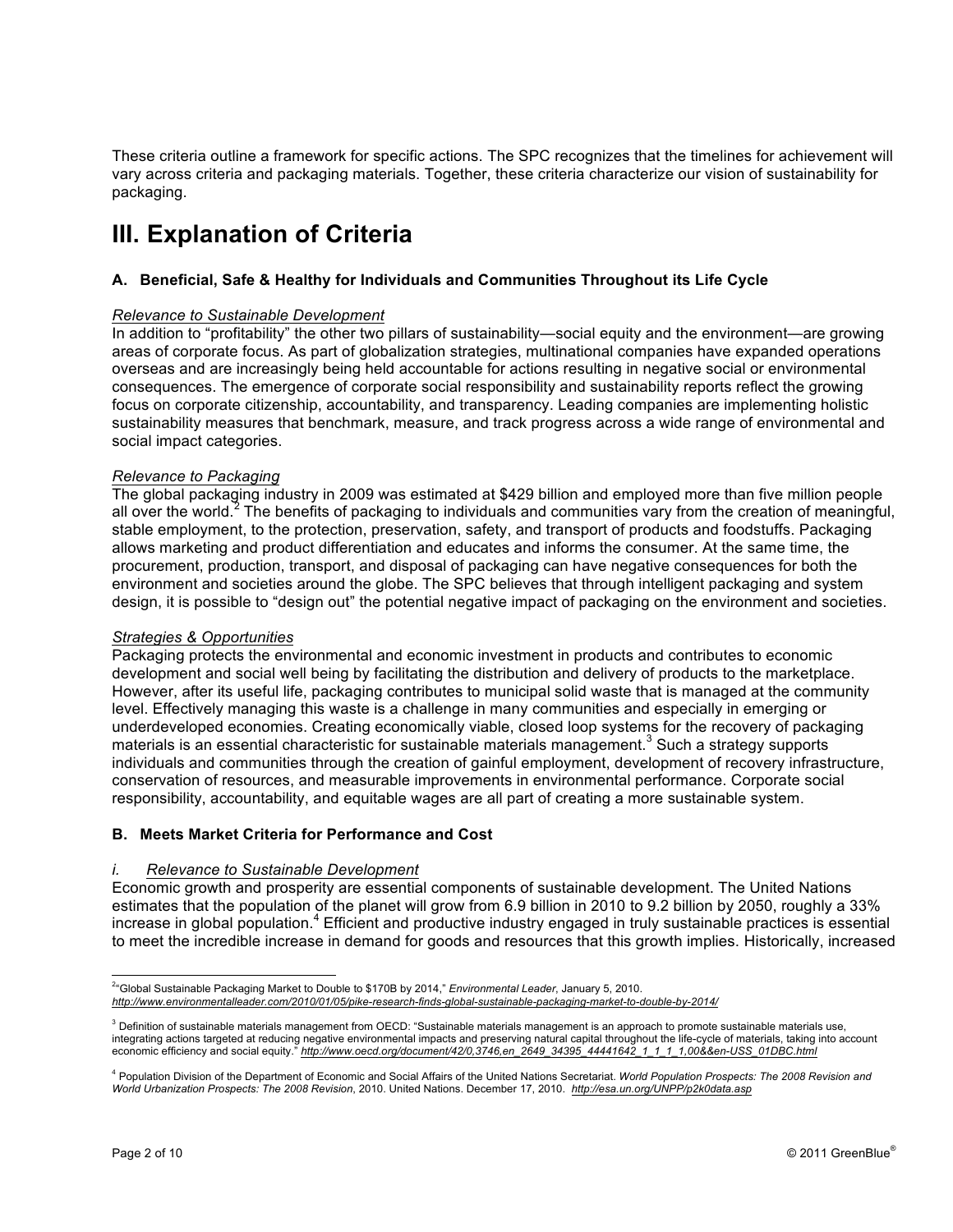packaging use has accompanied economic growth. A goal of sustainable packaging is to facilitate economic growth by delivering the benefits of packaged goods without the negative impacts traditionally associated with packaging and related processes.

# *ii. Relevance to Packaging*

Ongoing profitability is a fundamental element of sustainable business practice. Managing the cost of packaging procurement, production, and product delivery with the desired functionality and appearance is an element of a profitable business. The SPC membership has observed that the true cost of packaging is becoming more complicated as costs that have traditionally been borne by society (e.g., disposal) or environment (e.g., emissions) are being redirected to producers through legislation, levies, and stricter compliance regulations. Sustainable packaging design considers the full life cycle of the package, recognizes the principle of Shared Product Responsibility,<sup>5</sup> and consequently seeks to minimize the total packaging system cost through efficient and safe package life cycle design.

# *iii. Strategies & Opportunities*

Sustainable packaging initiatives offer multiple strategies to meet and even exceed market criteria for performance and cost, including: improved package design, resource optimization, informed material selection, design for recovery, and source reduction.<sup>6</sup> Education of business colleagues, suppliers, consumers, and regulators is also an important vehicle to connect a packaging strategy for sustainability to existing market needs.

Collaboration across the packaging supply chain will facilitate understanding, help identify opportunities to improve materials and packaging systems, and enable sustainable alternatives to be developed with minimal additional cost. Experience from other sectors that are starting to embrace the principles of sustainable business indicates that improvements in product quality and profitability are often realized. Other benefits include brand enhancement and new sources of materials being made available through improved recovery systems.

Innovative new packaging materials from renewable resources and step change advances in recovery/recycling systems, while still on the horizon for many materials, is actively being used in other parts of the world. While there may be costs associated with the transition to new packaging materials or recovery strategies, there can also be savings in the form of reduced regulatory and tipping fees, and reduced environmental management costs.

# **C. Sourced, Manufactured, Transported and Recycled using Renewable Energy**

#### *i. Relevance to Sustainable Development*

The wide-scale use of fossil fuels as a primary source of energy in many parts of the world is a principal factor contributing to many local, regional, and global environmental issues including: climate change, acidification, mercury deposition, photochemical ozone, particulates, and severe local impacts due to mining or drilling. Renewable energy potentially offers solutions to many of the environmental, social, and economic issues central to the development of a sustainable world. The most common types of renewable energy include solar energy (passive and active), wind power, hydroelectric, biomass (biofuels and bio-power), tidal energy, and geothermal.

#### *ii. Relevance to Packaging*

Today most packaging materials and conversion processes rely on fossil fuel-based energy to a greater or lesser extent. The transition from fossil fuels to renewable energy throughout the packaging supply chain will require changes at many levels over a significant timeline. The SPC recognizes that it is not possible in the short to

<sup>&</sup>lt;sup>5</sup> OECD defines Shared Product Responsibility as a voluntary system that ensures responsibility for the environmental effects throughout a product's life cycle by all those involved in the life cycle. The greatest opportunity for extended product responsibility rests with those throughout the commerce chain - designers, suppliers, manufacturers, distributors, users and disposers – that are in a position to practice resource conservation and pollution prevention at lower cost. *http://www.biac.org/statements/env/FIN97-12\_biac\_discussion\_paper\_epr.pdf*

<sup>&</sup>lt;sup>6</sup> Definition of Source Reduction from U.S. EPA: "Source Reduction refers to any change in the design, manufacture, purchase, or use of materials or products (including packaging) to reduce their amount or toxicity before they become municipal solid waste. Source reduction also refers to the reuse of products or materials."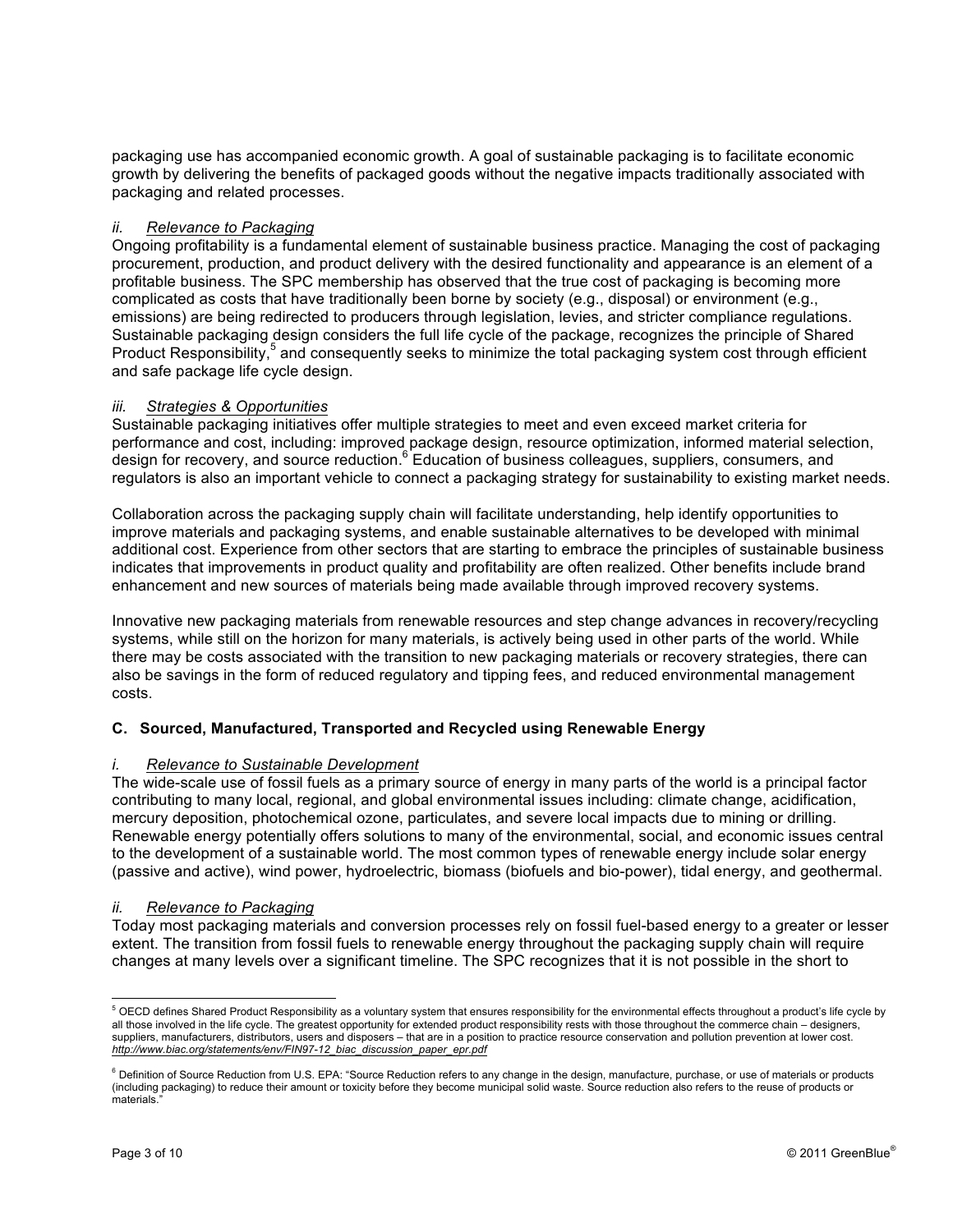medium term to migrate all materials and processes to renewable energy sources and that the rate limiting step will largely depend on local availability of a reliable supply of renewable energy and national energy policies. However, a transition to renewable energy is vitally important in those regions that are currently heavily dependent on imported fossil resources for their energy.

### *iii. Strategies & Opportunities*

Companies are beginning to address the need to shift to renewable energy through a variety of strategies. In the near term, minimizing the use of fossil fuels and striving for optimal energy efficiency is an effective strategy for moving toward sustainability with very real economic and environmental returns. At the same time, there must be a dedicated effort by companies over the longer term to diversify the energy mix and build momentum behind the transition to renewable energy. This transition can be supported through the direct use or indirect purchase of renewable energy, carbon credits, or tradable renewable allowances (TRECS).

Transportation is a significant source of fossil fuel consumption associated with packaging. Companies experience direct cost benefit from improving fleet performance through optimized distribution and better fuel efficiency. Companies are also encouraging the use of alternative fuels, hybrid vehicles, and innovative technologies through internal measures or by acknowledging the efforts of suppliers. These types of activities help develop markets for renewable energy and offer alternatives to fossil fuel as strategies toward a more sustainable energy future.

# **D. Optimizes the Use of Renewable or Recycled Source Materials**

#### *i. Relevance to Sustainable Development*

The use of recycled or bio-based and renewable materials from well-managed sources can contribute to sustainable material flows and help ensure the availability of materials for future generations.

Using recycled materials (bio-based renewable or non-renewable) encourages waste reduction and the conservation of resources. Utilization of post-consumer recovered materials supports an ethic of stewardship, supports the development of markets, and is an essential part of developing near closed loop systems. The use of bio-based renewable materials from well-managed sources reduces dependence on non-renewable resources, uses current photosynthesized carbon to create raw materials that have the potential to be greenhouse gas neutral, and encourages more sustainable management of these resources.

#### *ii. Relevance to Packaging*

The use of bio-based renewable or recycled materials can support the development of sustainable packaging by improving its environmental profile and providing a source of future packaging materials. The physical deterioration of some materials through mechanical reprocessing (i.e., mechanical recycling) currently poses a limit to effective and economic reutilization of some packaging materials. As demand for finite land and material resources grows, innovation related to the recovery and use of recycled packaging materials is likely.

Using principles of industrial ecology, materials should be recovered through either biological or industrial mechanisms, or both, and made available as inputs for new systems of production. Many bio-based and renewable materials are suitable for recovery through either biological or technical means. Materials from nonrenewable resources should be recycled to the highest degree possible. Since the value of these materials cannot be recovered through natural processes and may be persistent in the environment, they require a high degree of stewardship throughout their life cycle to ensure that they are collected, recovered, and re-used.

Specifiers and designers striving for sustainable packaging should ensure the recyclability of materials, especially if they are made from non-renewable resources. Environmentally preferable procurement and prescriptive regulations regarding the environmental characteristic of packaging are expanding and often incorporate  $recyclability'$  and recycled content requirements.

 $^7$  The presence of infrastructure to collect and recycle materials is incorporated into some definitions of recyclability. These definitions pose a significant barrier to material innovation as it continues to favor the use of existing materials versus the development of optimized materials that may not currently have infrastructure for collection and recovery.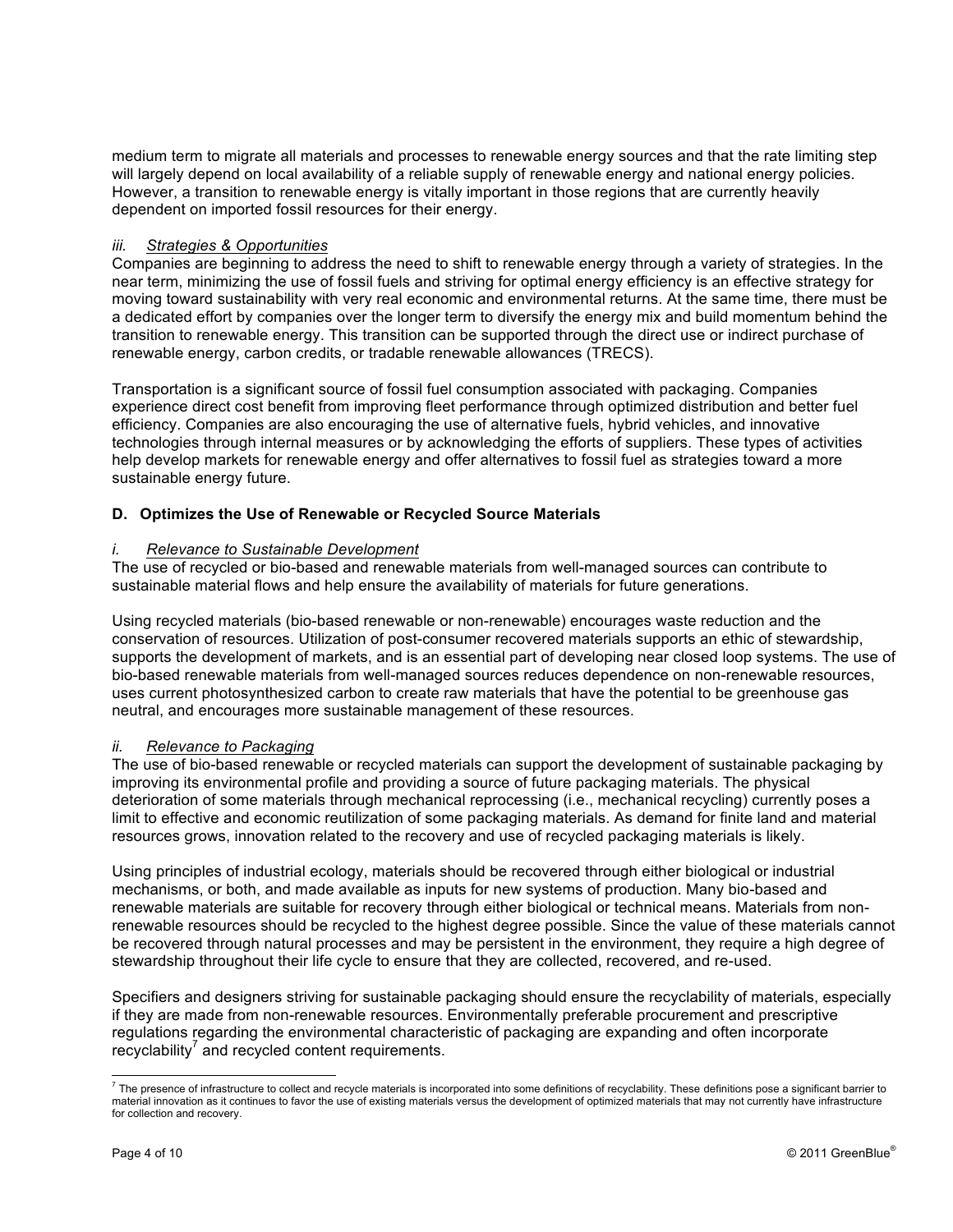# *iii. Strategies & Opportunities*

### Recycled or Bio-based and Renewable Source Materials

A key strategy for improving the sustainability of packaging is optimizing the use of bio-based and recycled materials. The availability, performance, and price of some bio-based or recycled materials affect the feasibility of incorporating them into new packaging designs. Material and technological advances that positively influence these factors substantially improve the practicality of their use.

The sourcing of recycled materials is closely linked to package design and the effectiveness of recovery systems. It is clear that demand for recycled materials and the creation of end markets is a key driver for strengthening the recovery and recycling industries needed to provide them. The quality of recovered materials is a prime concern to end users and often limits the use of recycled materials in many packaging applications due to concerns over contamination, appearance, or physical performance.

#### Virgin Source Materials

One strategy used to address concerns associated with the production of virgin bio-based packaging materials is sourcing from sustainably managed and certified sources. This tactic is used currently to address forestry and to a lesser degree agricultural practices. While there is some focus on the sourcing of non-renewable resources through clean production, there is not a comparable set of well-accepted sustainability practices or certifications directed toward the value chain for the sourcing of non-renewable material resources, like oil or minerals.

# **E. Manufactured Using Clean Production Technologies and Best Practices**

#### *i. Relevance to Sustainable Development*

Clean production refers to the continuous application of "an integrated preventive environmental strategy to increase overall efficiency and reduce risks to humans and the environment." This includes conserving raw materials, water and energy, eliminating toxic and dangerous raw materials, and reducing the quantity and toxicity of all emissions and waste at source during production processes.<sup>8</sup>

### *ii. Relevance to Packaging*

Clean production represents environmentally responsible practice and applies to any industrial activity including the production of packaging. Packaging uses significant quantities of energy, water, and materials in manufacturing and production processes. Clean production seeks to implement environmental practices and technologies to reduce the environmental impact of manufacturing processes including any toxics used or emitted.

#### *iii. Strategies & Opportunities*

Eco-efficiency strategies are currently pursued to reduce emissions, energy use, and waste. Some examples include voluntary emission reduction or elimination programs, and switching to cleaner technologies.

Encouraging companies and suppliers to insure that their production processes meet clean production best practice standards, and meet expectations for responsible manufacturing and worker safety is fundamental to linking manufacturing performance to sustainable packaging. It can also ultimately reduce cost; improve quality and long-term profitability by reducing risks and improving compliance.

New approaches and technologies are on the horizon. Advances are being made on closed loop systems and beneficial reuse to eliminate wastes. Green Chemistry<sup>9</sup> and Green Engineering<sup>10,11</sup> represent

<sup>&</sup>lt;sup>8</sup> United Nations Environmental Programme, "Cleaner Production – Key Elements," May 11, 2001. UNEP Production & Consumption Branch, July 22, 2005 *http://www.uneptie.org/pc/cp/understanding\_cp/home.htm#definition*

<sup>&</sup>lt;sup>9</sup> Definition of Green Chemistry: the design of chemical products and processes that reduce or eliminate the use and generation of hazardous substances. *http://www.epa.gov/greenchemistry/whats\_gc.html*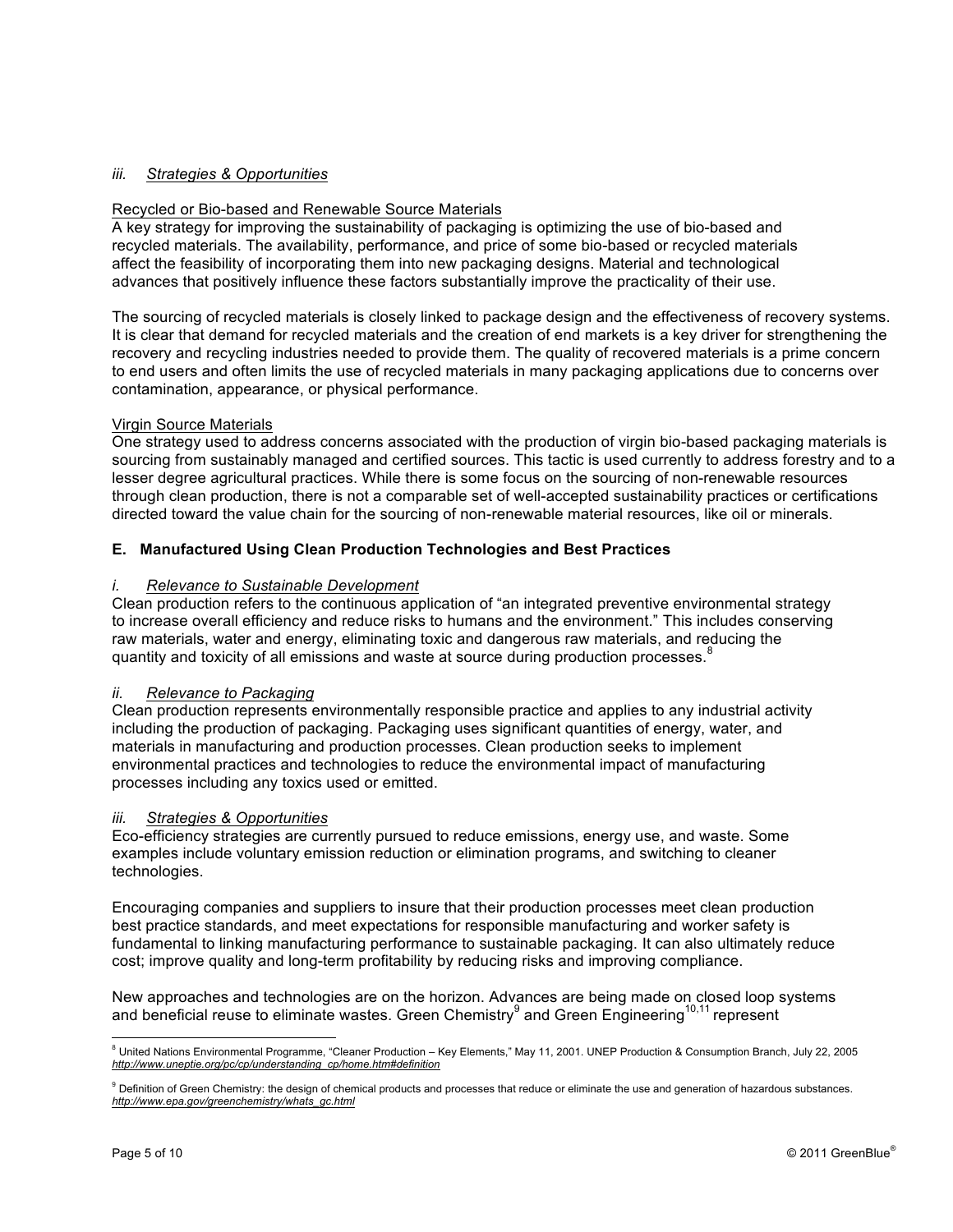encouraging signs that the technical and scientific intelligence that created the technological transformation of the 20<sup>th</sup> century is now being directed toward identifying solutions for some of the unintended consequences of our industrial systems.

# **F. Made from Materials Healthy Throughout the Life Cycle**

#### *i. Relevance to Sustainable Development*

Human and ecological health is a basic requirement of sustainable development. Material health is a principle that addresses the presence and release of harmful substances to the environment. Related to clean production, material health extends consideration of the use and emission of substances of concern through the use and end of life phases of packaging. The objective is to identify and minimize or eliminate hazards associated with materials used in packaging along the life cycle. The accumulation of problematic substances in the biosphere and in our bodies is the subject of increasing concern for consumers, health professionals, governments, and companies.

#### *ii. Relevance to Packaging*

Packaging may use or contain certain chemicals that result in the unintended release of harmful substances during the life cycle of the package. While these chemicals are typically utilized in small amounts, the scale and quantity of packaging and associated wastes can render them significant. Ensuring all ingredients—including additives, inks, adhesives, and coatings—are safe for human and environmental health throughout their life cycle is a vital aspect of sustainable packaging design.

#### *iii. Strategies & Opportunities*

Careful selection and specification of the safest materials available to meet the package performance requirements is the preferred strategy. All companies should track legislation, material bans, and substances of concern to identify compliance issues and minimize risk. Leading companies have clear restricted substance lists and are identifying alternatives for substances of concern in order to design out hazards where possible and take packaging design beyond compliance towards sustainability. There is also a need for greater transparency regarding what is in packaging materials and to encourage the optimization of material formulations for human and environmental health. The development of tools and methodologies to assess material health is ongoing and will allow more transparent communication of material characteristics throughout the value chain.

#### **G. Physically Designed to Optimize Materials and Energy**

#### *i. Relevance to Sustainable Development*

Seventy percent of the overall impact of a product is determined in the design phase.<sup>12</sup> By thinking about the entire life cycle of a product during the design phase and identifying critical aspects, it is possible to anticipate impacts and minimize problems and waste up front. For this reason, anticipatory design is a fundamental best practice for sustainable products and packaging.

*"It is not possible to repeat too often that waste is not something which comes after the fact! picking up and reclaiming scrap left over after production is a public service, but planning so that there will be no scrap is a higher public service."* Henry Ford, 1924

<sup>&</sup>lt;sup>10</sup> Definition of Green Engineering: The design, commercialization, and use of processes and products, which are feasible and economical while minimizing 1) generation of pollution at the source and 2) risk to human health and the environment. *http://www.epa.gov/opptintr/greenengineering/index.html*

<sup>&</sup>lt;sup>11</sup> "Green Engineering transforms existing engineering disciplines and practices to those that promote sustainability. Green Engineering incorporates development and implementation of technologically and economically viable products, processes, and systems that promote human welfare while protecting human health and elevating the protection of the biosphere as a criterion in engineering solutions. *http://enviro.utoledo.edu/Green/SanDestin%20summary.pdf*

<sup>12</sup> The Natural Step. Design, 2004. The Natural Step, July 22, 2005. *http://www.naturalstep.org/services/design.php*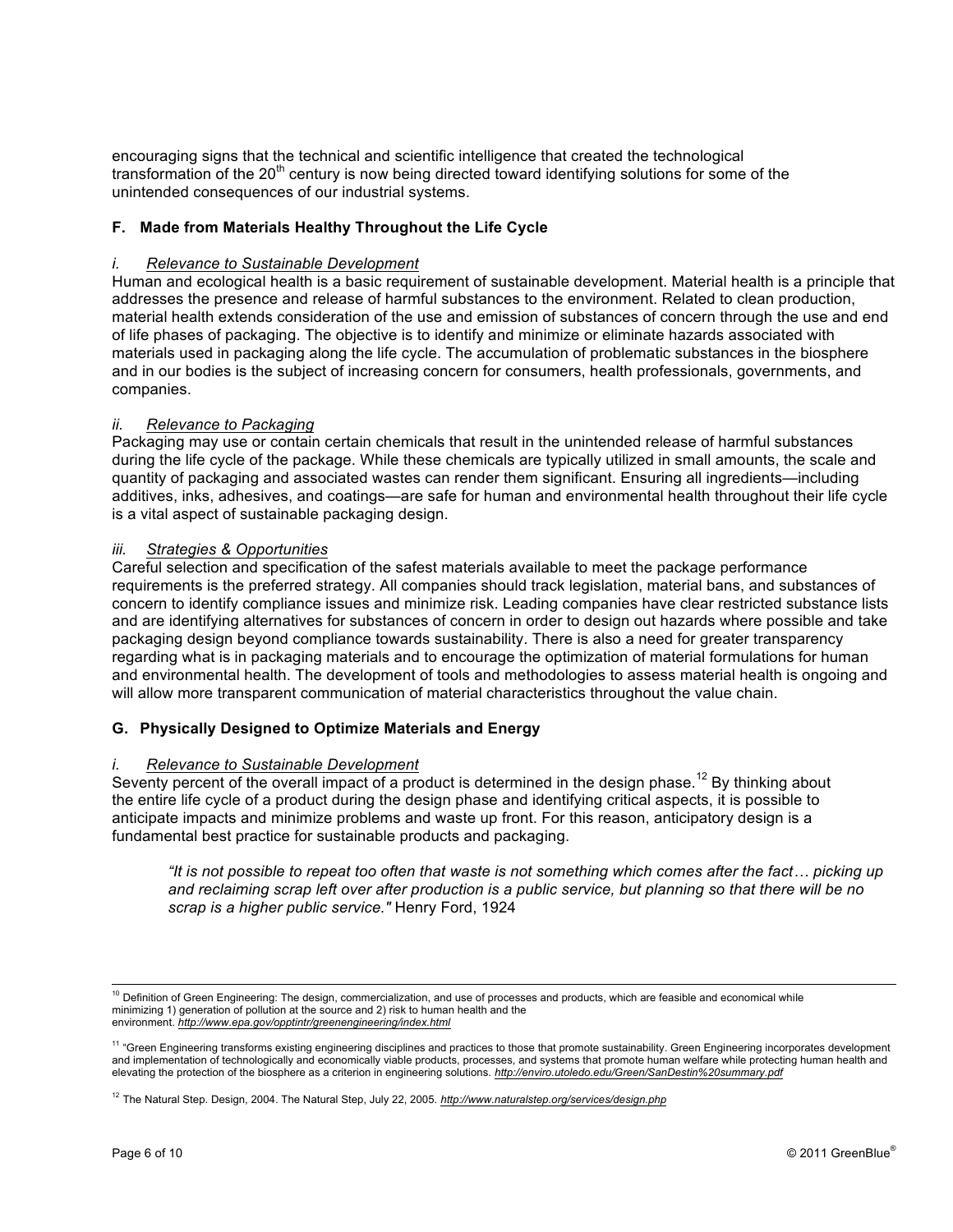# *ii. Relevance to Packaging*

Typically a company designs packaging to meet critical cost, performance, marketing, and regulatory requirements. Sustainable design for packaging starts with informed material selection, a clear understanding of performance requirements, and adds consideration of life cycle impacts. These include: energy use over the life of the package, impact of materials in all end-of-life scenarios, and appropriateness of the package design to facilitate material recovery. Other factors that should be considered in the design phase are consumer behavior and the variation of established recovery systems by market.

# *iii. Strategies & Opportunities*

Several methodologies are currently used to support sustainable design including Design for Environment strategies like Design for Recycling, and Source Reduction. Corporate strategies to address packaging design include developing sustainable design guidelines such as the SPC's *Design Guidelines for Sustainable Packaging,* and embedding them within product development processes. It is important to note that sometimes the adoption of one design strategy over another may result in tradeoffs. One design, for example, may focus on minimizing energy impacts over the life of the package and another may focus on the use of recycled content. Internal corporate sustainability objectives may influence the weighting of specific life cycle impacts and thus influence ultimate internal design strategies. In general, sustainable packaging design calls on designers to weigh these factors against each other and optimize them, while keeping in mind that optimizing for one parameter may shift the environmental burden to another. Standardization and communication of sustainable design strategies and their adoption by the packaging industry will create significant advances toward more sustainable packaging.

# **H. Effectively Recovered and Utilized in Biological and/or Industrial Closed Loop Cycles.**

# *i. Relevance to Sustainable Development*

Economic expansion and the related growth in resource use are inconsistent with sustainable development. Creating sustainable flows of materials will reduce the overall use of finite natural resources and minimize waste. Effective recovery means creating the collection and recycling infrastructure necessary to close the loop on materials in order to provide valuable resources for the next generation of production.

#### *ii. Relevance to Packaging*

The greatest challenge to the development of sustainable packaging is the creation of economically viable and effective infrastructure and systems to collect and recover value from materials beyond their initial use. In addition, the recovery phase of the packaging life cycle is the recipient of the cumulative impacts of all upstream decisions, which can make collecting and recovering packaging challenging.

Effective recovery implies the significant collection and recovery of material at the highest value that is economically feasible (see Figure 1). As suggested by the discussion under previous criteria, effective recovery can be achieved through supply chain collaboration, by the coordinated efforts of the packaging system to create healthy and recyclable materials, by packaging designed for recovery, and by establishing appropriate collection and recovery infrastructure with the combined support of end users—brand owners, retailers, consumers, and municipalities.

#### *iii. Strategies & Opportunities*

There are many methods of collecting and recycling packaging materials to recover their intrinsic value to society. In reality, the established recovery infrastructure in the country in which the product is sold/used, together with market dynamics, will ultimately determine the method through which a package will be recovered. Some of the more common recovery methods are discussed below.

#### *Biological Recovery (Managed Composting)*

The earth's biosphere effectively recovers the nutritive value of basic biological materials. The conditions for effective biological degradation do not exist in landfills and the release of problematic substances is a further concern. It is necessary to engineer and manage biological recovery systems to ensure safe and effective recovery of value from biological materials. Managed composting and anaerobic digestion with energy recovery are examples of managed biological recovery systems. Landfills are not.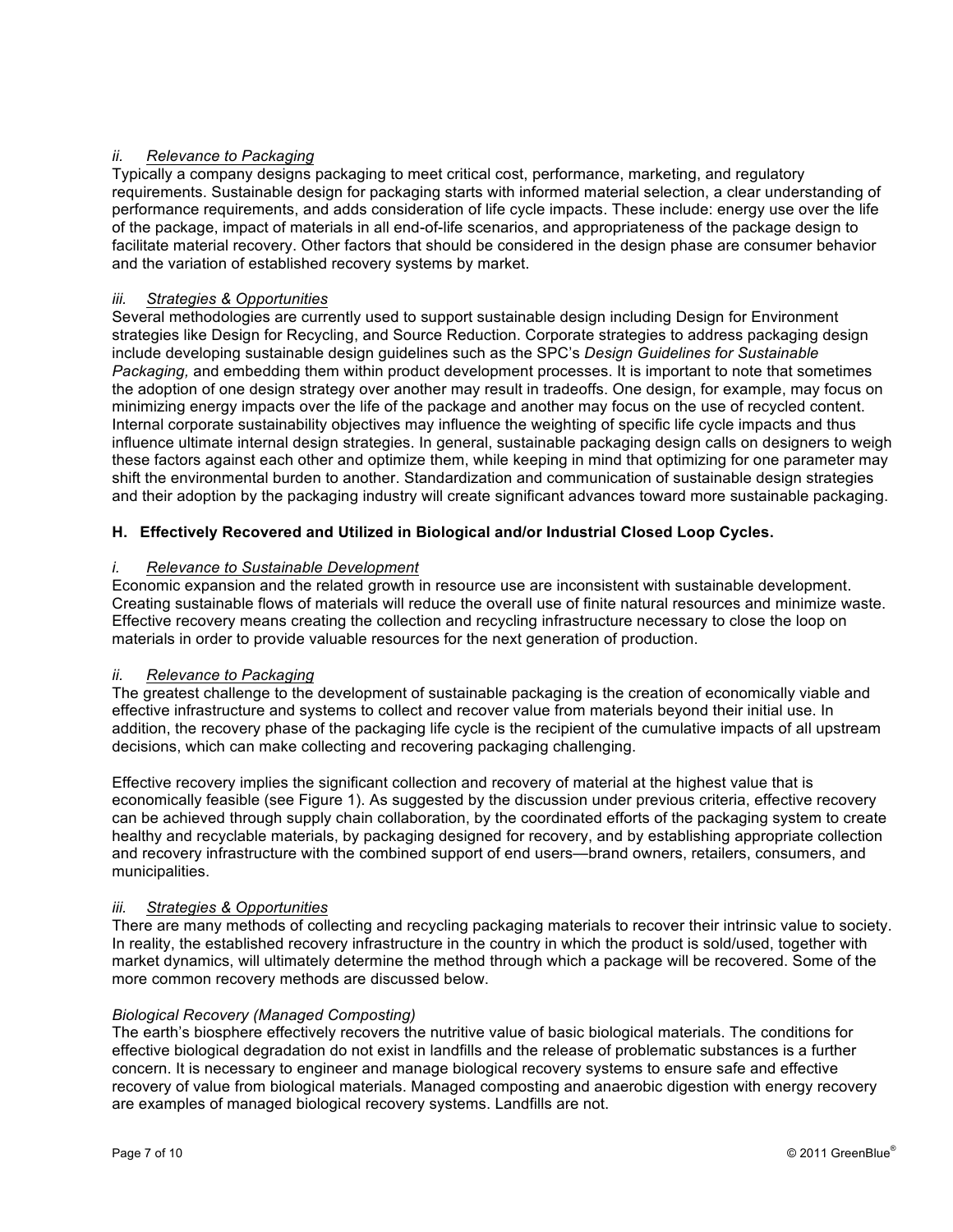#### *Technical Recovery (Recycling)*

As nature cannot effectively recover many man-made packaging materials, engineered recovery systems are necessary to recapture their value and to avoid their accumulation in the environment. Some examples of technical recovery include mechanical and chemical recycling of plastics and thermal recycling of metals and glass. It is also possible to recover biological materials in technical systems (e.g., paper recycling). The ability to economically recover value varies by material, regional variations in infrastructure and technology, and consumer behavior.

#### *Energy Recovery<sup>13</sup> (Waste to Energy)*

Energy recovery is increasingly used as a method to recover value from packaging materials. Safe incineration with energy recovery, waste to energy facilities, and the use of plastic and paper as an alternative fuel are all energy recovery methods. These technologies represent conversion of material to energy.

While energy recovery does not represent a sustainable use of non-renewable packaging materials (e.g., fossil fuel based plastics), it is a preferable alternative to landfills, litter, or uncontrolled burning.

For bio-based materials, energy recovery has different implications. Bio-based materials are a preferred alternative to fossil fuels as they are renewable and have the potential to be considered carbon neutral with respect to climate change.

The best efforts to meet many of the criteria outlined in the SPC definition of sustainable packaging (e.g., performance and cost, renewable energy, safe materials, optimally designed packaging) will only result in sustainable packaging if it is collected and recovered effectively and efficiently. Ideally, when a new material is introduced to the market, clear and accurate communication following FTC guidelines about the material's recovery options, including disclosure of the most likely end of life option and suitability with existing infrastructure, should be made at the same time. This requires thorough understanding of recovery systems and coordination along the entire value chain regarding communication.

<sup>&</sup>lt;sup>13</sup> These comments are only valid for incinerators that do not emit dioxins and other pollutants into the atmosphere (i.e., they are equipped with appropriate waste air scrubbing and cleaning processes. The latter is referred to "safe incineration with energy recovery").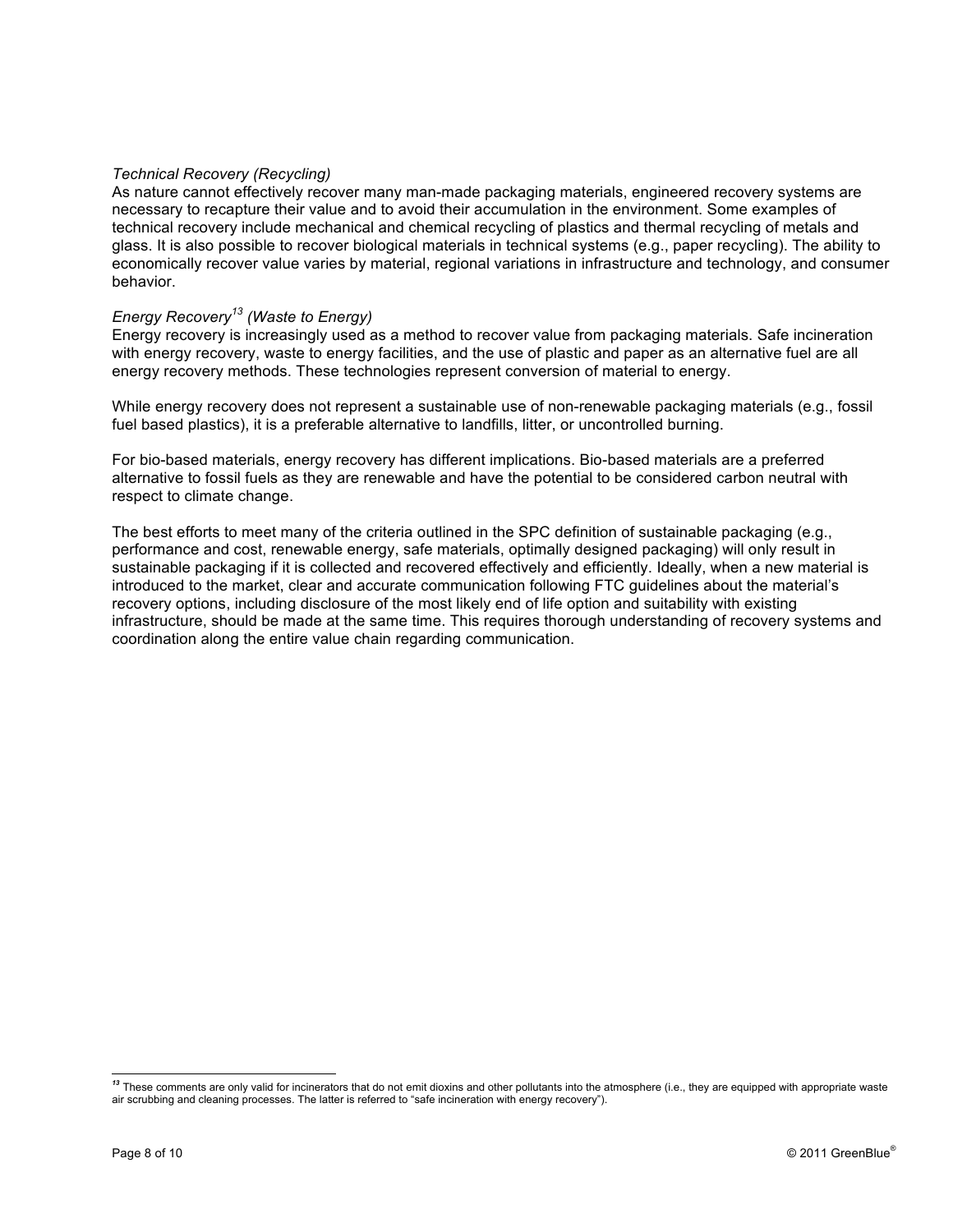

# Figure 1. Closing the Loop on Recovering Material Value

This figure represents an idealized vision for closed loop material flows and other possible end-of-life scenarios for packaging. Principles of industrial ecology suggest recovering materials at their highest value when feasible. This figure does not represent a waste management hierarchy.